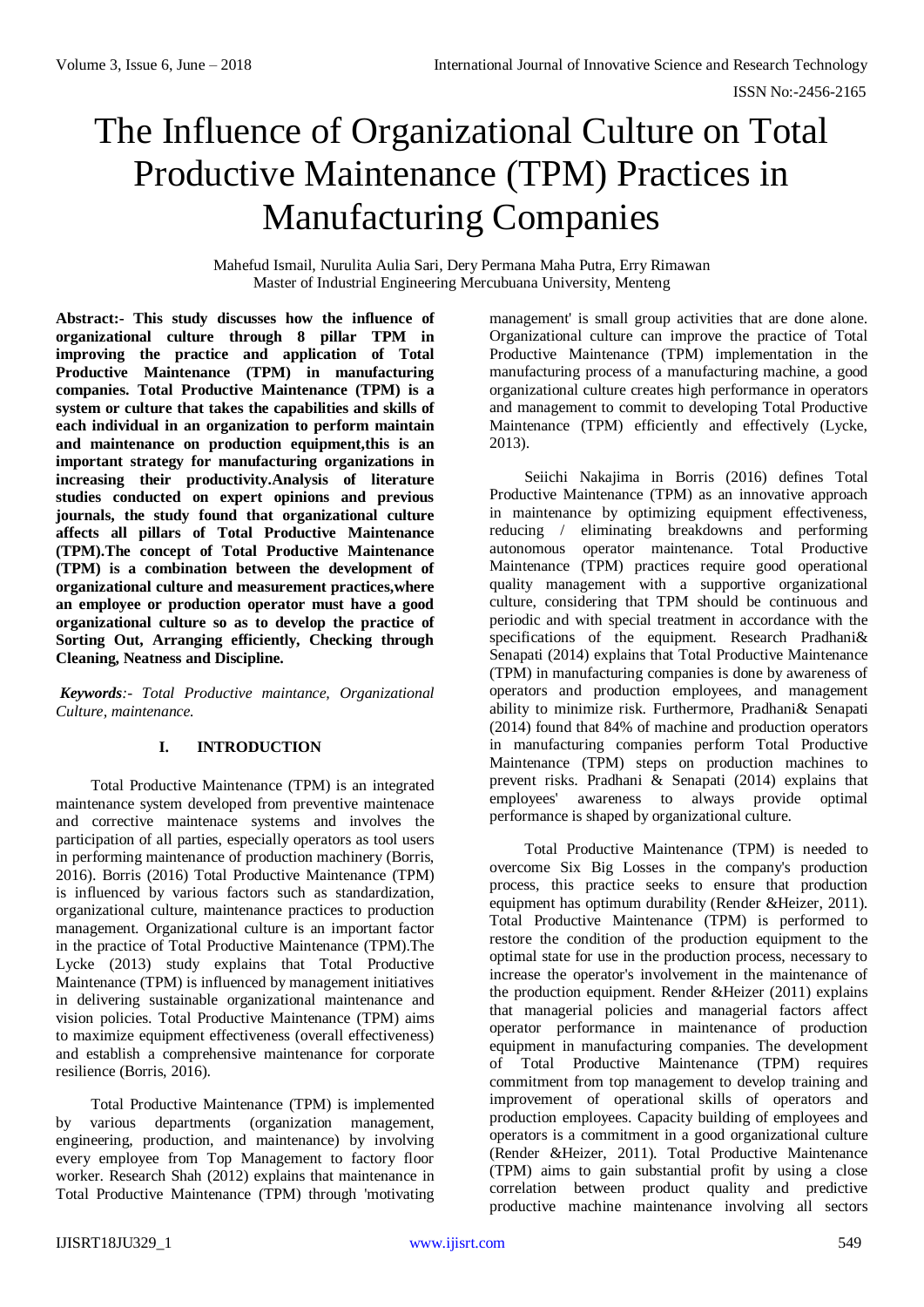including production, development, administration and all employees from senior management to operators and administrative staff. The company's TPM policy is to achieve world-class status through empowerment and improvement of the overall workforce involved in TPM.

According Sweeney (2012) organizational culture is essentially a value that is believed by members of the organization for the progress of an organization. Organizational culture covers a wider and deeper aspect and becomes the basis for creating an ideal organizational climate. Sweeney (2012) explains that organizational culture affects employee performance within business organizations, including production operators in manufacturing companies. The problem of organizational culture becomes a very interesting review especially in uncertain working conditions. More cases occur in the production division where maintenance is more reactive (Render & Heizer, 2011). The machine is repaired when damage occurs and damage is frequent. A large amount of inventory in the form of sparepar piled up in the warehouse and so obsolete this is because often the operator ignores the early signs of potential damage. Operators also have no competence in maintaining the machines they operate on a daily basis. More and more manufacturing facilities are applying the Lean methodology, but most of them forget the importance of equipment and machine maintenance (Render & Heizer, 2011). In fact, the performance of the machine will largely determine the quality and productivity of a manufacturing process. It takes a strong organizational culture to improve the performance of operators and production divisions to apply Total Productive Maintenance (TPM) practices. This journal will discuss how organizational culture influences through 8 TPM pillars to improve the practice and implementation of Total Productive Maintenance (TPM) in manufacturing companies.

#### **II. THEORY**

Total Productive Maintenance (TPM) is a system or culture that takes the capabilities and skills of each individual in an organization (Ismanto, 2014). Total Productive Maintenance (TPM) creates an important strategy for manufacturing organizations in meeting customer demand in price, quality and delivery time. Total Productive Maintenance (TPM) can also help keep firms and equipment at the highest level of productivity through cooperation across sections of the organization (Ismanto, 2014). Total productive maintenance (TPM) is an improved methodology aimed at production processes designed to optimize equipment reliability and ensure efficient plant asset management through empowering employee engagement, thereby linking production, maintenance and engineering functions (Borris, 2016). TPM describes a relationship between production and maintenance in the business of continuous improvement on product quality, operational efficiency, capacity, quality assurance and safety (Borris, 2016). TPM's main idea is between production and maintenance together in small groups to exchange skills and take immediate action when dealing with problems. There are three main concepts of TPM that Nakajima has introduced in Borris (2016) that is improving the equipment so that it can achieve the highest level of performance, keep the equipment at its highest performance and provide new equipment according to the performance set with low lifecycle cost.

The organizational culture in a company or business organization acts as a social controller and organizers of the organization based on shared values and beliefs, thus becoming the norm of group work, and operationally called work culture because it is the guideline and direction of employee's behavior (Sweeney, 2012) . From this understanding it can be understood that organizational culture covers a wider and deeper aspect and instead becomes a foundation for the creation of an ideal organizational climate. Organizational culture is a common value and belief that underlies the identity of the organization, it is included in the perspective of performance, policy, regulation and compliance and measurement (Sembiring, 2012). Thus can be understood how the culture is able to provide an identity and direction for the survival of the organization, especially through the performance and performance views of employees and members of other organizations (Sembiring, 2012). Organizational culture can not simply be captured and seen by outsiders, but can be understood and felt through the behaviors of its members and their values (Sembiring, 2012).

#### **III. METHODOLOGY**

The type of research used in this journal is a type of qualitative research using descriptive approach and literature analysis comprehensively. Qualitative research methods attempt to see and analyze research results, theories, income and research performance as well as previous research recommendations to be linked to specific themes and descriptive analysis (Moleong, 2009). Qualitative approaches are used to generate descriptive data in the form of theory, prior research, and expert opinions as secondary data sources. This research is included in literature research with reference to expert opinion, previous research journals, research recommendations and theory related to Total Productive Maintenance (TPM) and organizational culture management. Descriptive because in this study is expected to get a comprehensive and systematic picture of the focus of research. While analytical because of the data obtained will be analyzed (Moleong, 2009). Initial data reduction is done as the process of selecting data and information to get a picture on the focus of the problem, the data presented descriptively

#### **IV. DISCUSSION**

*A. The Influence of Organizational Culture on Total Productive Maintenance (TPM) Practices in Manufacturing Companies*

Companies that can survive in the global market one of them because of its ability to improve productivity and production efficiency and product quality. According to Borris (2016), efforts to increase productivity can be done by evaluating the performance of production at the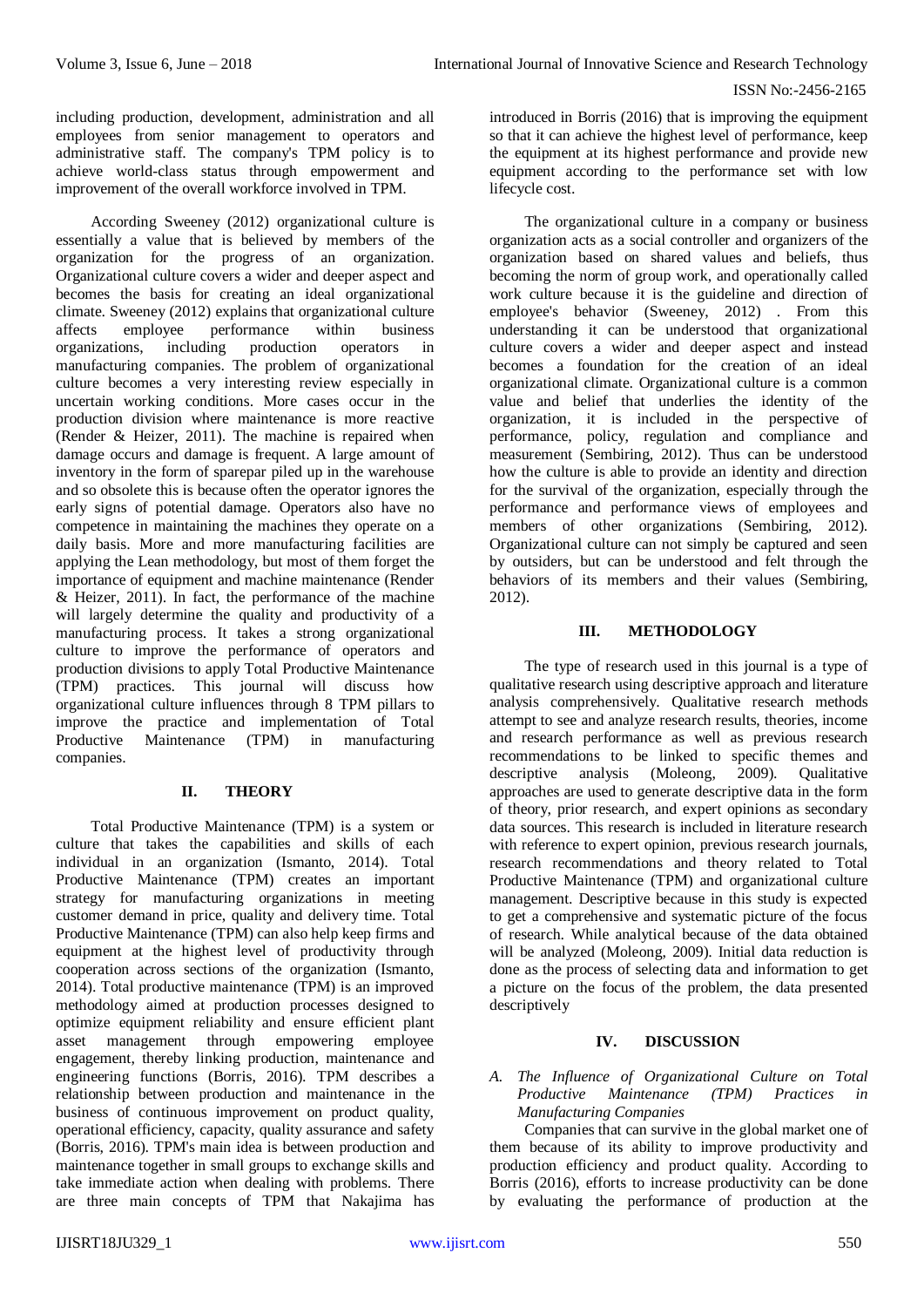company. Ismanto (2014) explains that the key factor of success of any organization is on its ability to measure the performance of its members in achieving the vision of the organization. Managers are unable to determine how the organization will do something well without measuring performance appropriately, good performance is built through an organizational culture that suits the organization's vision. Borris (2016) adds that low productivity reflects poor performance, and vice versa. Efforts to improve the company's production performance one of which can be done by applying Total Productive Maintenance (TPM). TPM has an important role in improving the company's production performance, and TPM's main goal is to achieve zero breakdown and zero defect. The company's efforts to achieve zero breakdown and zero defect is done by carrying out a comprehensive maintenance activity either independently by the production operator, or by the maintenance department. This maintenance activity is intended for production machines to be in good condition and ready to support production activities, and to avoid the appearance of defective products.

Boris (2016), Ismanto (2014) and Lycke (2013) mentioned that the concept of Total Productive Maintenance (TPM) is a combination between the development of organizational culture and measurement practice. The concept of Total Productive Maintenance (TPM) is performed within a company, the company must meet certain conditions, as follows (Boris (2016); Ismanto (2014); and Lycke (2013).

- 1. Sorting Out. It means concise / segregated, in this condition the operator or other employees in the production division and related to the production must have the ability of assessment and measurement to determine which goods or production equipment needed in the work area. A good organizational culture will give employees and operators the opportunity to take the necessary action (Lycke, 2013).
- 2. Arranging efficiently. This means neat / arrangement, which is to set the production area to support the efficiency and effectiveness of production, the right arrangement can facilitate operators and production employees to work. Identification and initiation of operators and employees of the production division are required to efficiently organize production equipment. The organizational culture that emphasizes discipline and the use of best practices in every job gives operators and employees the ability to locate and ensure all production equipment is in line with its function and place (Lycke, 2013). It also includes each item and its container has standardized marks or identities and everyone abides by the rules of storage. Compliance with the identification of goods and production equipment is part of Total Productive Maintenance (TPM) practices, the organizational culture supports these identification and compliance practices (Shah, 2012).
- 3. Checking through cleaning. This means cleaning, ie cleaning and checking, eliminating the source of the dirty cause, seeking the optimum conditions. The treatment of production equipment is related to the

cleanliness and the optimum condition of the machine and other production equipment. Shah (2012) found that in preventive maintance, cleanliness is an important part of ensuring the prevention of occupational injury risks.

- 4. Neatness. This means maintenance or stabilization, ie implementing standardization in the workplace, maintain optimum conditions and realize the workplace error-free. Organizational culture ensures that all organizations are aware of organizational rules, this value is very important for operators and production division employees related to production equipment (Ismanto, 2014). The concept of Total Productive Maintenance (TPM) is supported by standardized maintenance and maintenance of production equipment to ensure the producvity of the manufacturing company remains in place.
- 5. Discipline, ie obey rules, implement work standards, develop positive habits and adhere to standardization of maintenance that supports Total Productive Maintenance (TPM). Wickramasinghe & Asank (2016) in his research found that there are disciplinary problems for manufacturing machinery operators in developing countries that result in work accidents. Wickramasinghe & Asank (2016) mentions that development of strong regulatory compliance and organizational culture can be undertaken to improve the variables of discipline to reduce workplace accidents in the production division.
- *B. The Influence of Organizational Culture in Pillar of Total Productive Maintenance (TPM).*

Borris (2016) and Ismanto (2014) mentioned that the concept of Total Productive Maintenance (TPM) is built in 8 pillars that support each other. Total Productive Maintenance (TPM) is not only related to engineering and practice but is a good planning effort, organizing, supervising and controlling through a unique methodology involving an organizational culture approach in it. The influence of organizational culture is seen in the eight pillars as suggested by Japan Institute of Plant Maintenance - JIPM to optimize Total Productive Maintenance (Borne (2016) and Ismanto (2014):

1. Autonomous Maintenance, providing routine maintenance responsibility to the operator such as cleaning machine, lubrication / oil and machine inspection. Organizational culture affects the practice of autonomous maintance in Total Productive Maintenance (TPM) relating to the quality and commitment of operator performance, good organizational culture ensures that the operator or worker has a high sense of ownership and unity of work and standard of maintenance. Top management that has a sustainable vision has a strong influence in improving workers' knowledge of the equipment it uses. Pillar Autonomous Maintenance mensyarakat Machines or production equipment can be ascertained clean and terlubrikasi well and can identify the potential damage before the occurrence of more severe damage. Research Almeanazel (2010) explains that a well-created organizational culture will provide more opportunities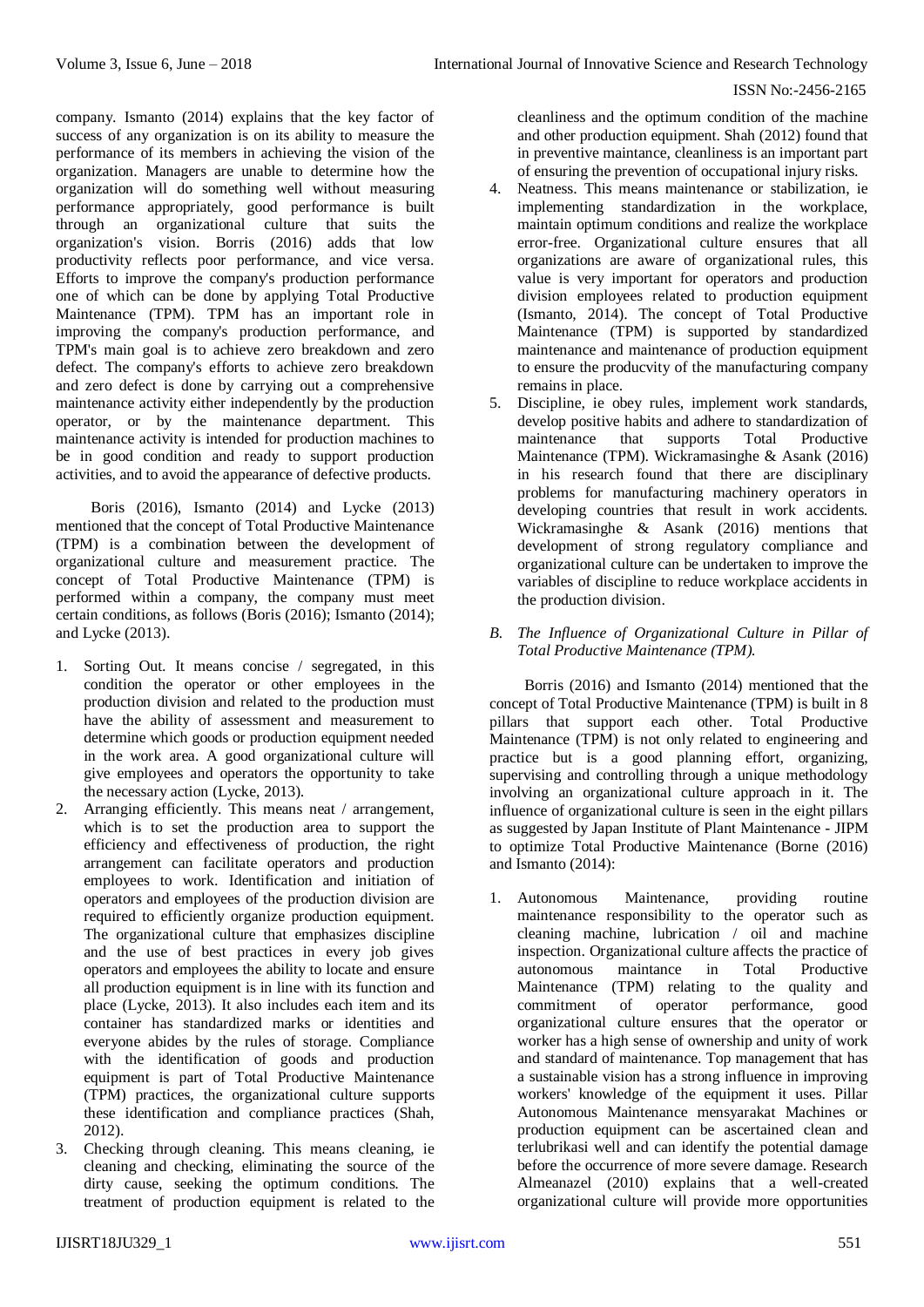ISSN No:-2456-2165

to workers including operators to improve their knowledge through training. Autonomous maintance is supported by the knowledge sharing of operators and employees that make them easy to work and have a strong responsibility for production equipment.

- 2. Focused Improvement. Establish working groups to proactively identify problematic machines / equipment and provide solutions or improvement proposals. Organizational culture positively affects the development of group work capabilities within the organization, including recruitment and performance development (Borris, 2016). Working groups in Focused Improvement are expected to solve problems and build standardized maintenance and maintenance of production equipment, this should be supported by the performance of employees and production operators (Fahmi, Rahman, &Efranto, 2013).
- 3. Planned Maintenance. Pillar Planned Maintenance schedules maintenance tasks based on the extent of damage ratio ever and / or the extent of predicted damage, this pillar serves to reduce sudden damage and can better control the level of component damage. Fahmi, Rahman, &Efranto (2013) studies mentioned that there are discipline issues of employees and production operators in performing maintenance of production equipment causing work accidents. Fahmi, Rahman, &Efranto (2013) found that it was due to a poorly functioning organizational culture and a poor managerial top management system that there was no scheduling of care to prevent risks.
- 4. Quality Maintenance. This pillar is quality issues by ensuring the equipment or production machine can detect and prevent errors during production. The ability to detect these errors, the production process becomes sufficiently reliable in producing the product according to the specification at the first time, so the failure rate of the product will be controlled and the production cost becomes lower (Borris, 2016). Livia&Fewidarto's research (2016) states that quality maintance is influenced by the recruitment capability of managers in placing operators and employees, the ability to detect very closely with work experience and knowledge.
- 5. Education and Training. Pillar Training and Education is needed to fill the knowledge gap when implementing TPM (Total Productive Maintenance). Organizational culture built with sustainable vision will focus on developing work experience and employee knowledge (Render &Heizer, 2011). Lack of knowledge of the tools or machines used may cause damage to the equipment and cause low productivity of work that ultimately harm the company. The findings of Assad  $&$ Yusoff (2013) explain that with sufficient training, the operator's ability can be improved so that it can perform basic maintenance activities while the Technician can be trained in improving his ability to perform preventative maintenance and ability in analyzing damage to machinery or work equipment. Requires managerial and top management commitments on sustainable vision (Assad &Yusoff, 2013) Managerial level training can also improve the ability of the Manager to guide and educate his workforce

(Mentoring and Coaching skills) in TPM implementation (Assad &Yusoff, 2013).

- 6. Safety, Health and Environment. Workers must be able to work and be able to perform their functions in a safe and healthy environment. In this Pillar, the Company is required to provide a safe and healthy environment free from harmful conditions. The purpose of this Pillar is to reach an "Zero Accident" workplace target where the workplace is free from any accidents (Assad &Yusoff, 2013).
- 7. Administration. Administration function in TPM aims to all parties in the organization (company) have the same concept and perception including administrative staff (purchasing, planning and finance). Production efficiency can be achieved if administration begins with planning, practice, and evaluation of all aspects of optimal production and organization (Render & Heizer, 2011).
- 8. Development Management, a TPM pillar that uses a collection of experience from previous repair and maintenance activities to ensure the new machine can achieve optimal performance. The purpose of this pillar is for new machines or production equipment to achieve optimal performance at the shortest possible time (Render &Heizer, 2011).

### **V. CONCLUSIONS AND RECOMMENDATIONS**

The company's ability to improve productivity and production efficiency and product quality is a prerequisite for a business organization to compete in the marketplace. Efforts to improve the company's production performance one of which can be done by applying Total Productive Maintenance (TPM). The concept of Total Productive Maintenance (TPM) is a combination between the development of organizational culture and measurement practice, where an employee or production operator must have a good organizational culture so as to develop the practice of Sorting Out, Arranging efficiently, Checking through Cleaning, Neatness and Discipline. The concept of Total Productive Maintenance (TPM) is built into 8 pillars that support each other, the pillar is not only related to techniques and practices but is a good planning effort, organizing, supervision and control through a unique methodology involving the organizational culture approach in it. Organizational culture affects all pillars of Total Productive Maintenance (TPM).

#### **REFERENCE**

- [1]. Almeanazel, O. (2010). Total Productive Maintenance Review and Overall Equipment Effectiveness Measurement. Jordan Journal of Mechanical and Industrial Engineering Vol 4 (4), 517-528.
- [2]. Assad, N., & Yusoff, R. (2013). Organizational Culture Influence On Total Productive Maintenance (TPM) and Operational Performance Using RASCH Model Analysis. the Asian Journal of Technology Management Vol 6 (2), 72-81.
- [3]. Borris, S. (2016). Total Productive Maintenance. New York: McGraw-Hill Companies.